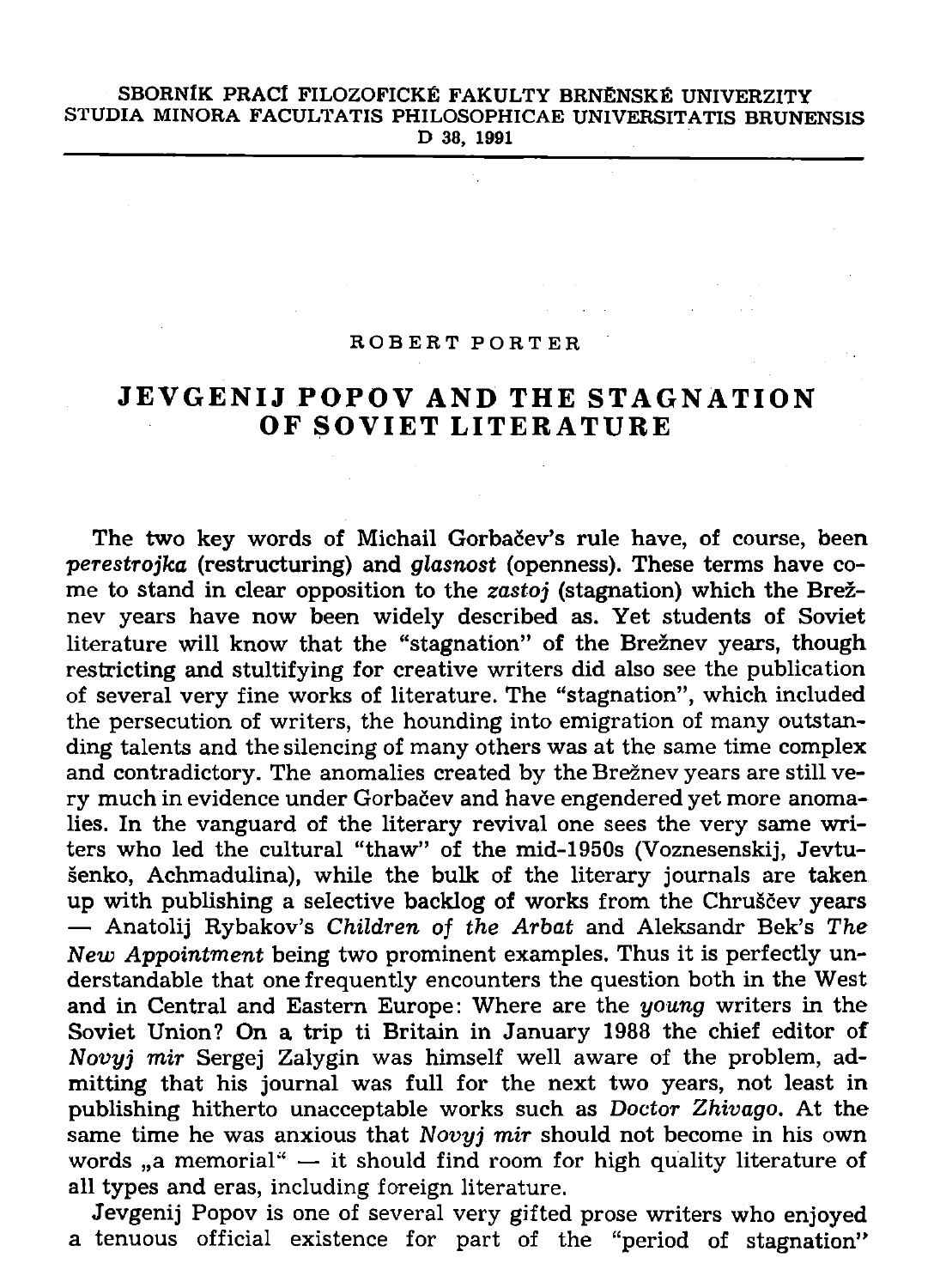**and was then effectively silenced at home until the advent of** *glasnost.*  **Born in 1946 he can hardly be representative of the "lost" younger generation, but he does typify that group of writers who were schooled in the Breznev years, came to the attention of Western readers through** *ta- •mizat* **(publication abroad) and now enjoy official favour and acclaim.** 

**His real debut came with the publication of two short stories in** *No*vyj mir in 1976,<sup>1</sup> with an introduction by Vasilij Šukšin. In 1979 he came **to the fore once again as one of the editor-contributors to** *Metropol,<sup>2</sup>* **the collection of prose and poetry which Soviet writers tried to have published without the encumbrances so characteristic of the time. These writers were roundly defeated and one of the most prominent, Vasilij Aksjonov, joined the third emigration. Jevgenij Popov's contribution to**  *Metropol* **consisted of a "baker's dozen"** *(Certova djuiina)* **of stories. After that he disappeared from Soviet literary life until 1986, when he published a short story in** *Junost* **(c. 11 s. Ill—112). In 1987 he published collections in** *Novyj mir* **and** *Znamja.<sup>3</sup>*  **In addition to his** *Metropol* **collection, Western readers were treated ta an emigre edition of some of his other stories, entitled** *Veselje* **flusi.<sup>4</sup>**

**It is worth pausing over the connotations of the two titles,** *"Certova*  **djuzina" and "Veselje Rusi", neither of which translate very easily into English.** *"Certova Djuzina"* **does indeed mean "thirteen" or '"a baker's dozen", but it is literally "a devil's dozen" and in Popov's case that rendition would certainly be more appropriate. Drunkenness, prostitution,' criminality, general irreverence, be it for Russian classical writers or officially sponsored shibboleths, all find their place in the** *Metropol*  **stories. However, what is more in evidence is the** *ostensible* **incompetence of the narrator. This Gogolian trait becomes the very substance of Po**pov's art. In jumping from one character to another and back again, in**troducing seemingly irrelevent details, packing in almost too much incident at the expense of character analysis, philosophy and "necessary" explanations to the reader, Popov in fact displays a rare talent for grasping the essence of life. His world is often comically disgusting. It is always disconcerting and arresting. His quick interplay of juxtapositions call for concentrated reading. Suksin's warm introduction to his first appearance in** *Novyj mir* **suggested that Popov should elminate the "authorial irony" (etakaja ironicnost avstorskaja) from his work. Suksin's stories are themselves noted for their immediacy, but Popov's "rapid fire" techniques clearly are too much for Suksin.** 

*Veselje Rusi* **might be translated as** *Merry-making in Old Russia.* **In** 

*<sup>1</sup> Novyj mir,* **1976 No 4, p. 164—172.** 

<sup>&</sup>lt;sup>2</sup> Metropol. Ed. Aksjonov, V., Bitov, A., Jerofeyev, Vit., Iskander, F., Popov, Jevg., **Moskva a Ann Arbor. Ardis 1979.** 

*<sup>?</sup> Novyj mir,* **1987, No 10, p. 97—120 and** *Znamja,* **1987, No 5, p. 71—78.** 

**<sup>\*</sup> Popov , Jevg.:** *Veselje Rusi.* **Ardis 1981.**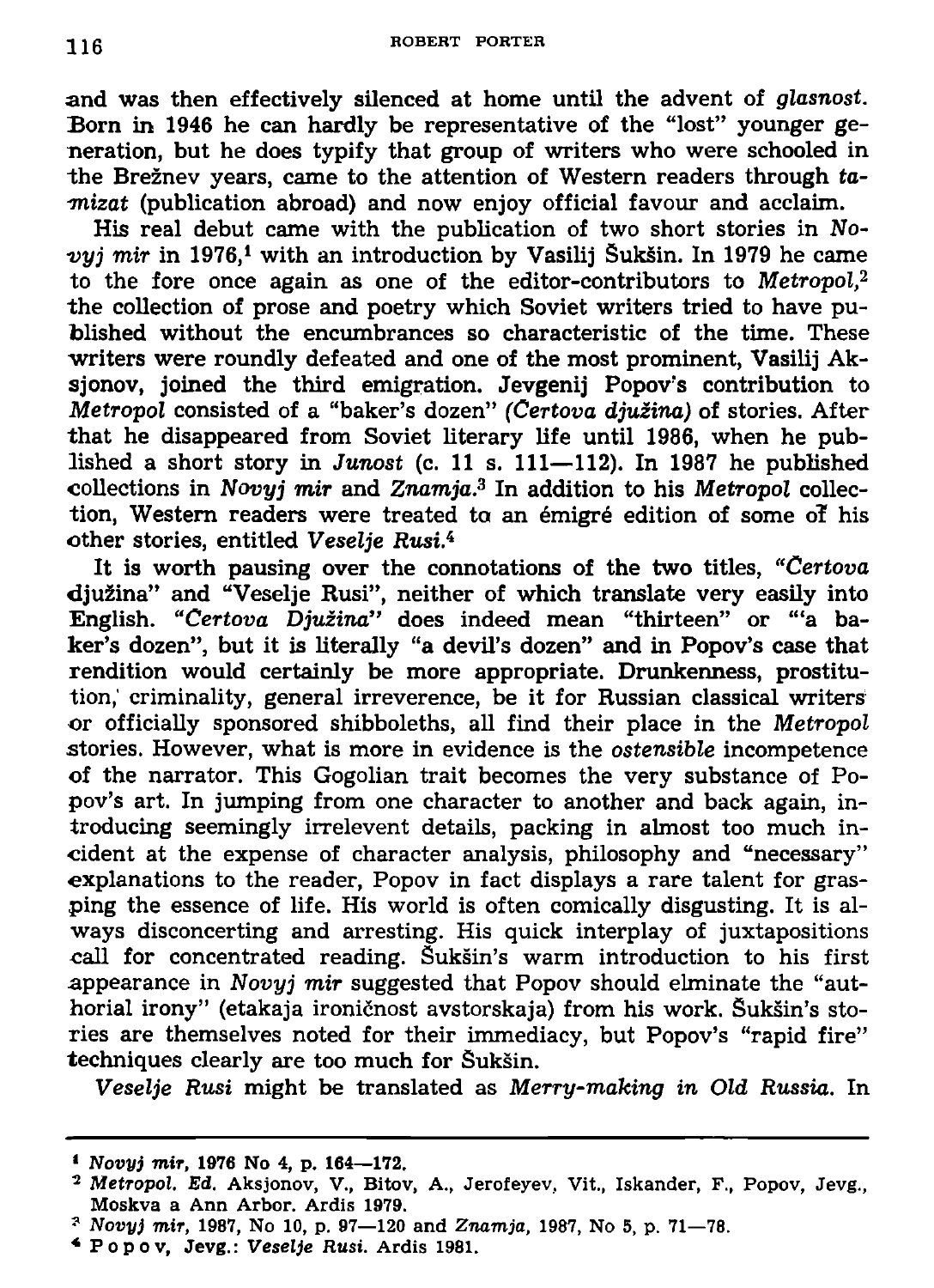**itself the title is provocative enough in an era that persistently boasts its newness and providence. The thirty-four stories in the collection focus on the seamy side of life in the Soviet Union, as do the** *Metropol* **and**  *Novyj mir* **1976 stories. Frequently, the reader is witness to unhappy marriages that somehow survive, or other domestic conflicts. Cohabitation rather than legal conjuquality seems to be the order of the day. "Veselje" is, or was, a word used specifically for intoxication at a wedding. "Rus" the pre-Petrine name for Russia, has survived into the twentieth century not least through the poetry of Jesenin and other champions of the rural way of life. The ethos of "Rus" has enjoyed a new lease of life since the late 1950s with the rise of** *"village prose".* **Yet in Popov the implication is not nostalgia for a pre-technological era, of the kind expressed by that other outstanding Siberian Valentin Rasputin, but rather a defiant assertation that rival attitudes and mores, particularly in Siberia, have for better or worse remained untouched by the blandishments, of the technological age.** 

**The title story, not atypically for Popov, has a married couple, advanced in years, in conflict. The opening paragraphs give us a good example of the artistic method the author employs and of the "irony"**  which, no doubt, Sukšin found at times unsatisfactory:

**"It was a bad ending involving suicide hat this very strange story came to. He'd read in the morning that alcoholism in our country was more or less finishing, and the whole task now just consisted of making available quarter and half-bottles instead of half-litres, he read this, was reduced to tears by the heartfelt quality of the article, and by evening had upped and got pissed again.** 

**This aggrieved his wife, old Maria Jegipetovna, who received a pension of 32 roubles and took in washing from the neighbouring tenants young thin-lipped fellows doing their first year as civil aviation pilots.** 

**The pilots enjoyed a very active love life, went out to restaurants and concerts and took taxis everywhere — that was why they required shirts from their laundry woman, snow-white shirts, with stiff starched col**lars, so that the black tie set against the whiteness gave all around an **understanding of the young man's dashing appearance, neatness and! strength."<sup>5</sup>**

**The old man and his wife fall out because of his drinking, he feigns suicide, by suspending himself round the neck with a washing line. The policeman who is called to the scene is so shocked when the "corpse" comes alive that he has to be taken to hospital, and the old man gets fifteen days in prison — the standard punishment for hooliganism, and more appropriate to juvenile than elderly delinquents.** 

**Thus we are fed some faulty information at the outset. The story does not end in suicide. We are told as much if not more about the pilots than**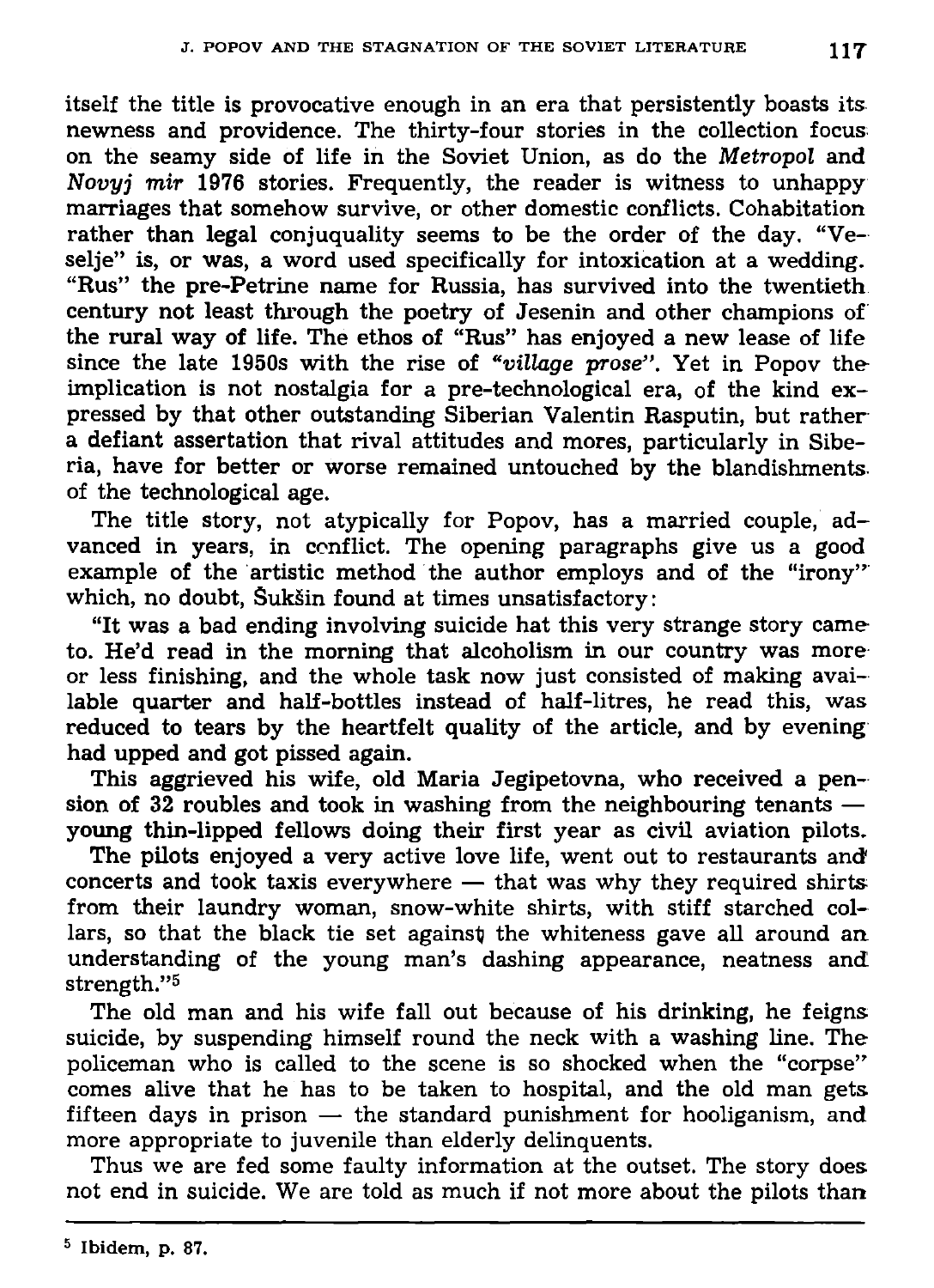**we are about the two protagonists in the story, though the pilots never re-appear. The implication of the first paragraph that we are to be treated to a moral lesson on alcohol abuse and death is turned inside out. In prison the hero is defiantly self-confident and feels his resentment is justified: "It ain't right. I understand [...] I understand everything [...] I understand everything."<sup>0</sup> The inversion of a projected moralising tale is hardly better achieved in Pu§kin's** *The Stationmaster.* **There is a compound irony in the title. Not only is the story very amusing and light- -hearted (vesyolyj); in its way, it depicts the age-old Russian scourge of drunkenness, wife-beating, foul language which one might more readily associated with an era prior to social enlightenment. Yet the story is set in the 1970s (there is a reference to the Luna satellite). The thrust of the story resides in the contrast between petty human disaffection and the peripheral allusions to a grander existence, one of high technology, social graces, sobriety and self-confidence — as displayed by that ostensibly irrelevant paragraph concerning the pilots.** 

**Little has been known of Popov's approach to the creative process. After the** *Metropol* **affair he did not join the ranks of the dissidents and emigres, so there are no lengthy interviews in the foreign press, and at home in the Soviet Union his silence as far as the Soviet press was concerned was complete. Thus the two lengthy interviews which appeared in** *Literaturnaja gazeta* **in 1988 gave especially welcome insights into Popov the man, as well as some indication of other items in his** *oeuvre:* 

**"If the aim of a work is to explain that a new machine-tool is better than an old one, then that work is for half-wits and if it's about how it's bad to steal, murder and fornicate then it's plagiarism from the Bible. From here we have the collapse of traditional forms and the search for new ones, which I am sure are closer to the realism of people's life (na**rodnaja žizn) than 'instructive' forms [...] Take the Russian častuška, **or the 'sacred fairy-tale' of Afanasjev, or the contemporary joke — there is more 'sur' and absurdism in them than in Ionesco, Beckett and Robbe-Grillet' .. . Gone are the days when Lev Tolstoj 'proposed for the people'. A writer can only carry his reader with him by his talent. It is time to abandon the moralistic tone which comes about through 'instructive compositions".<sup>7</sup>**

**In a broader interview later in the year Popov spoke not so much of himself, as of his contemporaries and colleagues. His interlocutor, Sergej Cuprinin, echoed the point about a lost generation of writers: — "People say everything in Russian prose came to an end, either with the "village writers" or with 'those who are forty years old', from Makanin and Prochanov to KurCatkin and Kirejev."<sup>8</sup>**

**<sup>€</sup> Ibidem, p. 89.** 

*<sup>7</sup> Literaturnaja gazeta,* **1988 No. 16, p. 6.** 

*<sup>\*</sup> Literaturnaja gazeta,* **1988 No 31, p. 5.**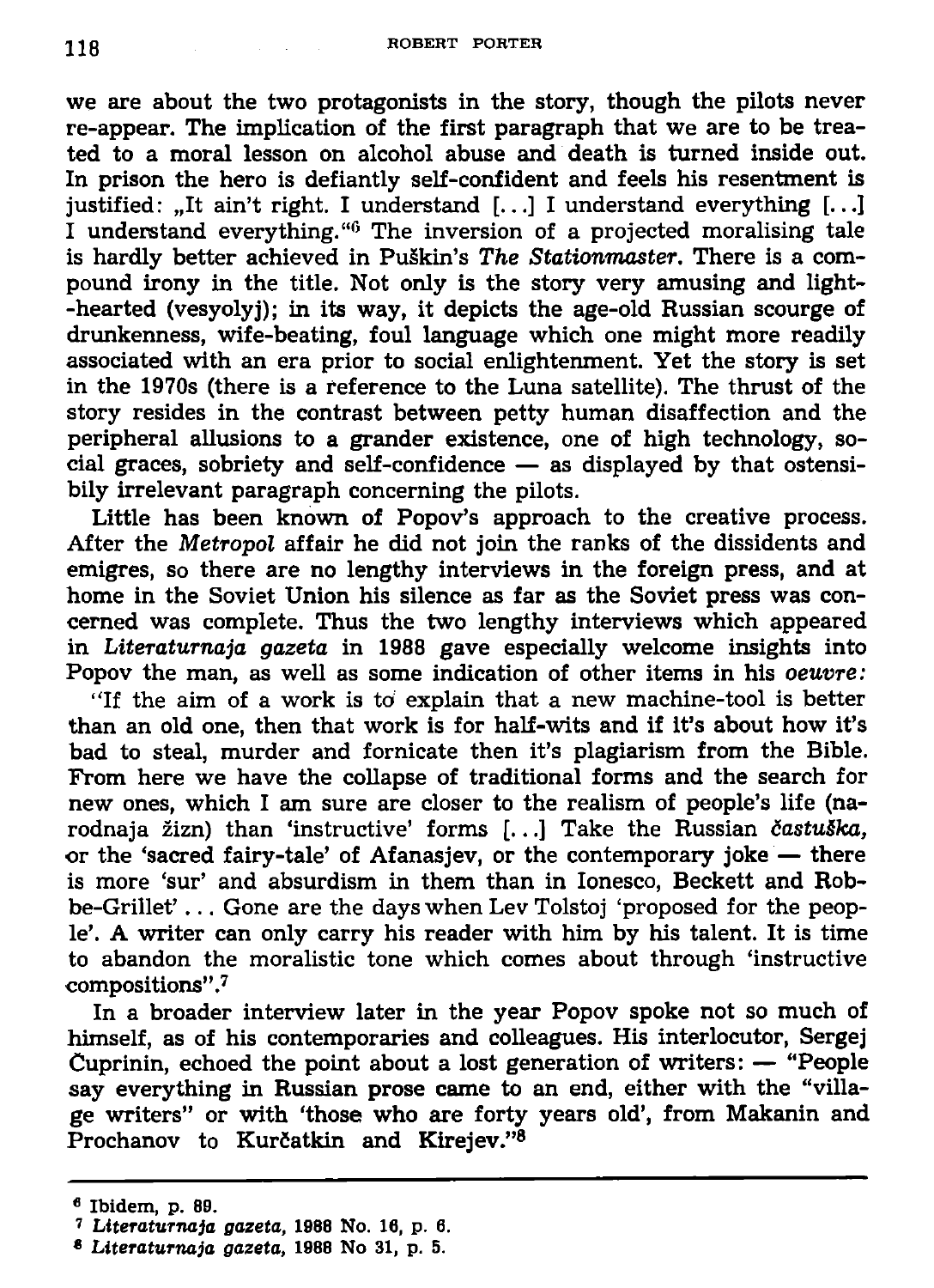**The "forty-year-olds" would clearly include Popov though he was more a victim of the period of stagnation than Makanin and the others. The discussion also touched on the practicalities of publishing in the new climate. Now publication at one's own expense was permitted, but again this involved inordinate delays. As Popov put it: "The state publishing houses are choked with manuscripts, and publication at one's own expense is a fiction."** 

**What emerges from these interviews is a portrait of a man who has a strong inclination to absurdist writing, whether of the foreign variety (Becket, Robbe-Grillet) or specifically Russian (Charms, Platonov); moreover, here is a man who is at the same time commonsensical and down- -to-earth. In his art these two aspects fuse. A closer discussion of some of his stories will bear this out and demonstrate that in Popov, the era of stagnation and the consequent stagnation of publishing have meant in fact a revitalisation of literary creativity, the fruits of which are now being seen.** 

**Though the term "zastoj" does not figure prominently in his work, it is not difficult to trace elements of stagnation in Popov's stories. Characters are frequently concerned with trivial matters. Their circumstances may change slightly but their attitudes do not. Their joys and anger are short-lived and the Russian spirit does not seem to undergo any great changes. Despite all their violence, eccentricities and the rapid if banal incidents that they encounter, Popov's characters are at bottom complacent, possibly resentful, but ultimately resigned to their fate.** 

For example the story 'Concerning Katovič the Cat' ends with a pair **of drunks, together with the wife and son of one of them, dancing around in the kitchen. Son and mother have persuaded the drinkers not to beat the pet cat. The intended misdemeanour is all the more unsettling for its paltriness. Yet while the situation is defused, the pettiness of all the characters rises to the surface. There is an insistent repetition of epithets such as "quiet" (ticho), "empty" (pusto): — "[...] these quiet people of a huge country. They felt empty they felt stifled, they felt good, they felt jolly" (im bylo pusto, im bylo dusno, im bylo choroso, im bylo veselo).<sup>9</sup>**

**The notions here of emptiness and confinement are taken up in a story whose title might be translated as "Nothing at home" (Doma pusto).<sup>10</sup> The hero-narrator qualifies as an engineer, goes off to Aldan in northeast Siberia to build canals, earn high wages and send most of his money home to his mother. On impulse he takes out subscriptions to literary journals for her to save for him.<sup>1</sup> But then he receives a telegram that she is dying. The story is a good deal more complex than this plot summary** 

**<sup>10</sup>** *Novyj mir,* **1987 No 10, p. 102—105.**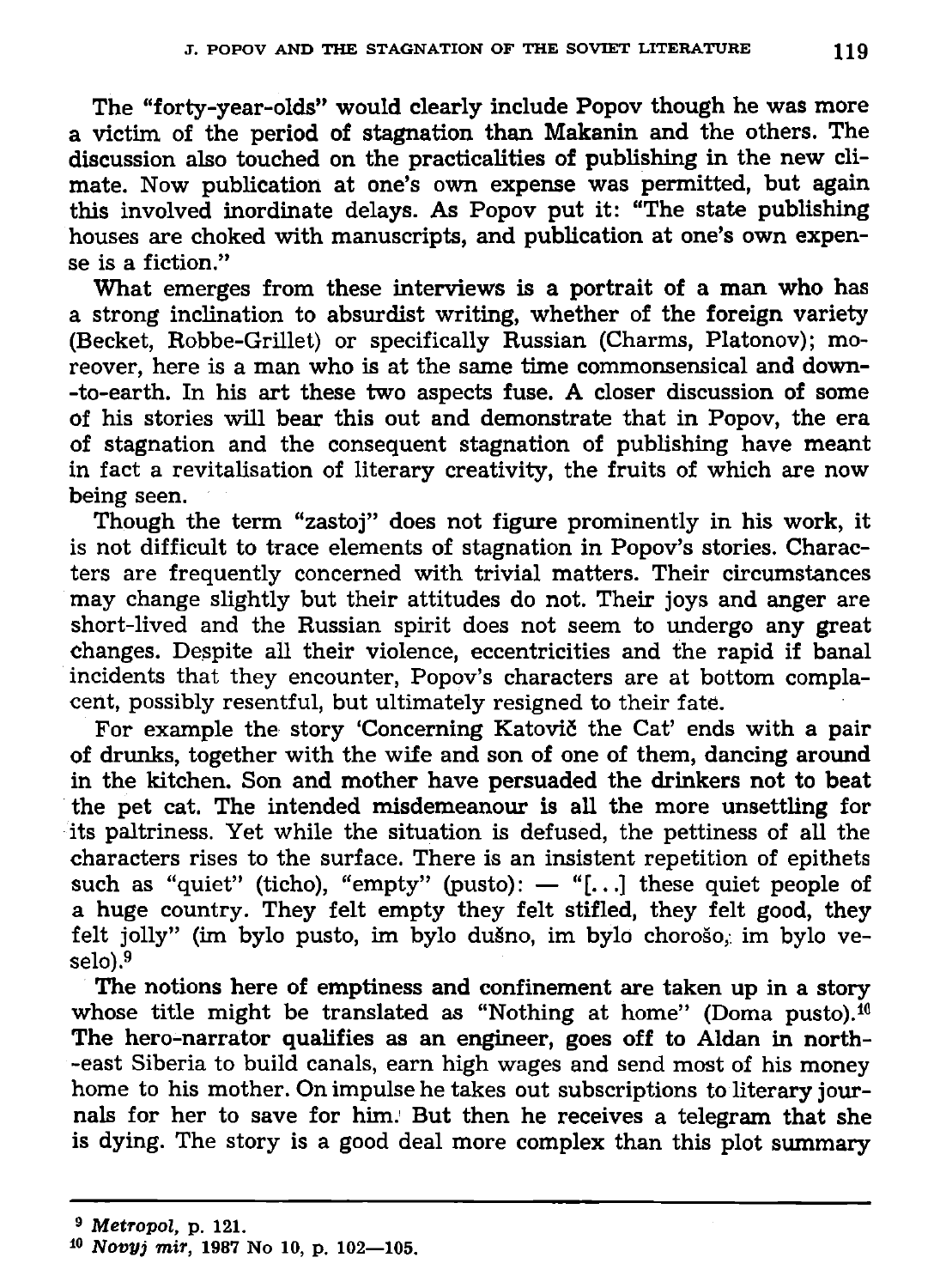**120 ROBERT PORTER** 

**suggests. His mother was fed on orthodox literature of an earlier era and is anxious that he should make something of his life, not just become a Soviet petty-bourgeois (Sovetskij mesfianin). Yet that is just what the narrator is becoming, while consciously (and apparently successfully) striving against such an outcome. "Nothing at home" is not so much an indictment of the petty-bourgeois values in the individual, nor even merely a challenge to the Soviet petty-bourgeois values so thoroughly examined in Vera Dunham's work In** *Stalin's Time.11* **It is more expressly the view that man, even in his most noble moments, is in fact pathetic. Though the story has almost none of the comedy that one usually finds in Popov, it does point to the essential absurdity of life. The deceptive simplicity of the work is something we often encounter in Suksin's stories.** 

**Popov's absurdist view doet not make for a bleak view of mankind: "From an optimistic pessimist! I have turned into a pessimistic optimist, who understands very clearly that if we are all going to sit twiddling our thumbs, listening close to 'what's doing on at the top' then the world is going to collapse.'"<sup>12</sup> At the same time, as we noted earlier, Popov is utterly opposed to the moralistic, didactic method. Indeed,** *inversion of*  **such an approach is one of his hallmarks.** 

**On occasion Popov favours the traditional fairy-tale opening ("Once upon a time"), all the better to destroy the simplistic moral categories that the fairy-story creates, and all the better to dispel any moral that the fairy-story so frequently thrusts upon the reader. "The Drummer and his Drummer-Wife" utilises precisely such inversion, as does "Ruin" (variously in Russian Razzor or Razor): — "Once upon a time there lived a quiet little girl near the Ujar Station on the East-Siberian railway. Her dad turned out to be a right son of a bitch [.'. -]"<sup>13</sup>**

**Father runs off, mother dies, the heroine tries to enter further education, but there are no places, she gets pregnant, a shot-gun wedding ensues and many people at the wedding weep: "From joy, of course. What else?"<sup>14</sup> In this story the girl has married into the class above her, but one can well imagine that; the conjugal life to come will bring her little joy, and her marriage will come to resemble those of the older generation that Popov depicts with such mischievous glee. In "Ruin" it is as if Little Red Riding Hood elopes with the Big Bad Wolf. The story is all the more pithy for its realism: Money, career, exams, abortion, domestic altercation all blend to produce a tears-through-laughter effect. The ending to the story might well be seen as an inversion of Gogol's famous phrase.** 

**<sup>&</sup>quot;Dunham , V. S.: In Stalin's** *Time. Middle Class Values in Soviet Fiction.* **Cambridge** *University Press, Cambridge 1976.* 

*<sup>1</sup> 2 Ldteraturnaja gazeta,* **1988, No 16, p. 6.** 

**<sup>1</sup> 3 ,Razzor' in** *Veselye Rusi.* **.Razor' in** *Literaturnaja gazeta* **note 13, which mentions a collection published in a periodical.** *Veselje Rusi,* **p. 7.** 

**<sup>1</sup> 4 Ibidem, p. 10.**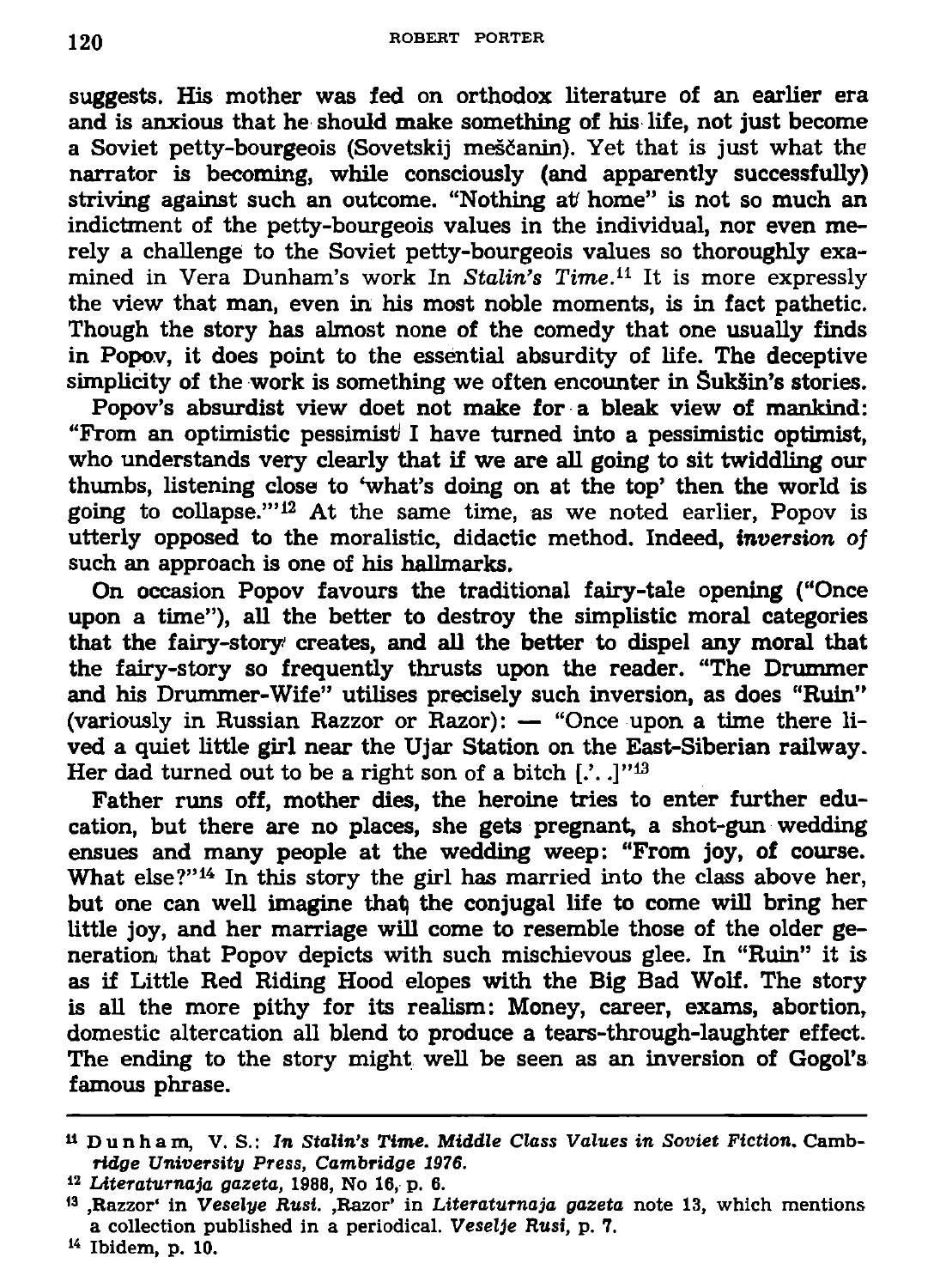Popov clearly has a lot in common with Zoščenko. His stories are brief **yet make liberal use of repetition either to emphasise a character's limited powers of expression or to reinforce the notion of man trapped in a routine. He often addresses his reader directly and colloquially (skaz).**  He, like Zoščenko, is able to blend the official language of the age with **ageless everyday speech and even obscenities, to highlight the gap bet**ween ideals and realities. Yet the grotesque element in Zoščenko is so**mething which Popov has developed in his own special way, so that it is difficult if not impossible to classify Popov as a satirist. (Let it be**  said that do describe Zoščenko as such and no more is to do him also **a disservice). However, ZoScenko wrote his poignant stories in the immediate wake of the Russian Revolution and when a new society was under construction. Though there were formidable social problems, they were perfectly tangible, and there was a widespread conviction that life could be improved. In the 1980s the Soviet Union (and the rest of the world) faces problems just as daunting, but if anything more difficult to de**fine. The society that Zoščenko and his contemporaries constructed even**tually abolished hunger and illiteracy, but the simplistic policies adopted were colossally expensive in terms of human life and freedom. A society under reconstruction needs the complex talents of writers like Jevgenij Popov if it is to succeed, and if the game is to be worth the candle.** 

## **JEVGENI J POPO V A STAGNAC E SOVETSK E LITERATUR Y**

Jevgenij Popov je jedním z těch sovětských aptorů, kteří se vynořili za Brežně**vovy vlady a pote se stall obetmi one doby. Popov byl jednim z redaktoru-pfispevatelu almanachu Metropol (1979), jeho2 vydavanf bylo v Sovetskem svazu zakazano, ktery vsak vychazel v emlgraci. R. 1981 Popov vydal na Zapade sbirku povidek. Jeho oficialnf odmlcenl skoncilo r. 1987 zvefejnenim jeho dila v casopisech Novyj mir a Znamja.** 

Jeho příběhy jsou stručné, ale zároveň složité. Popov v nich používá několika zajímavých tvořivých pomůcek ("neschopný vypravěč", "skaz" a na povrch bez**vyznamny detail) k vytvofeni sveho osobiteho absurdistickeho stylu psani.** 

Jeho díla, často, ale ne vždy komická — líčí banalitu všedního života jako past **ci lecku, ublhajici po vyjezdenych kolejich. Je zde zfejmy rozpor mezi vysokymi**  ideály a všední realitou.

Castým námětem jeho příběhů bývají stinné stránky sovětského života: zločinnost, **prostituce, alkoholismus a rodinn6 rozpory. V rozhovorech s Popovem odhalujeme jeho naklonnost k absurdni literatufe, ale zaroveft se nam Popov ukazuje jako praktický a angažovaný člověk. Je proti moralizování v literatuře; často uvádí své pfibehy pohadkovym "Byl jednou jeden...", a pote vyvraci zjednodusena ponauceni**  a morální kategorie pohádkového žánru.

Nebylo by obtížné porovnat Popova se Zoščenkem. Oba jsou mistři dialogu a "skazu", oba používají nespolehlivého vypravěče a mísí oficiální žargon s vulgární mluvou. Bylo by však chybné vydávat Popova zjednodušeně za satirika. Jeho komplexní **tvorba nalezi dokonale spolecnosti, ktera provadi komplexni ukoly pfestavby.**